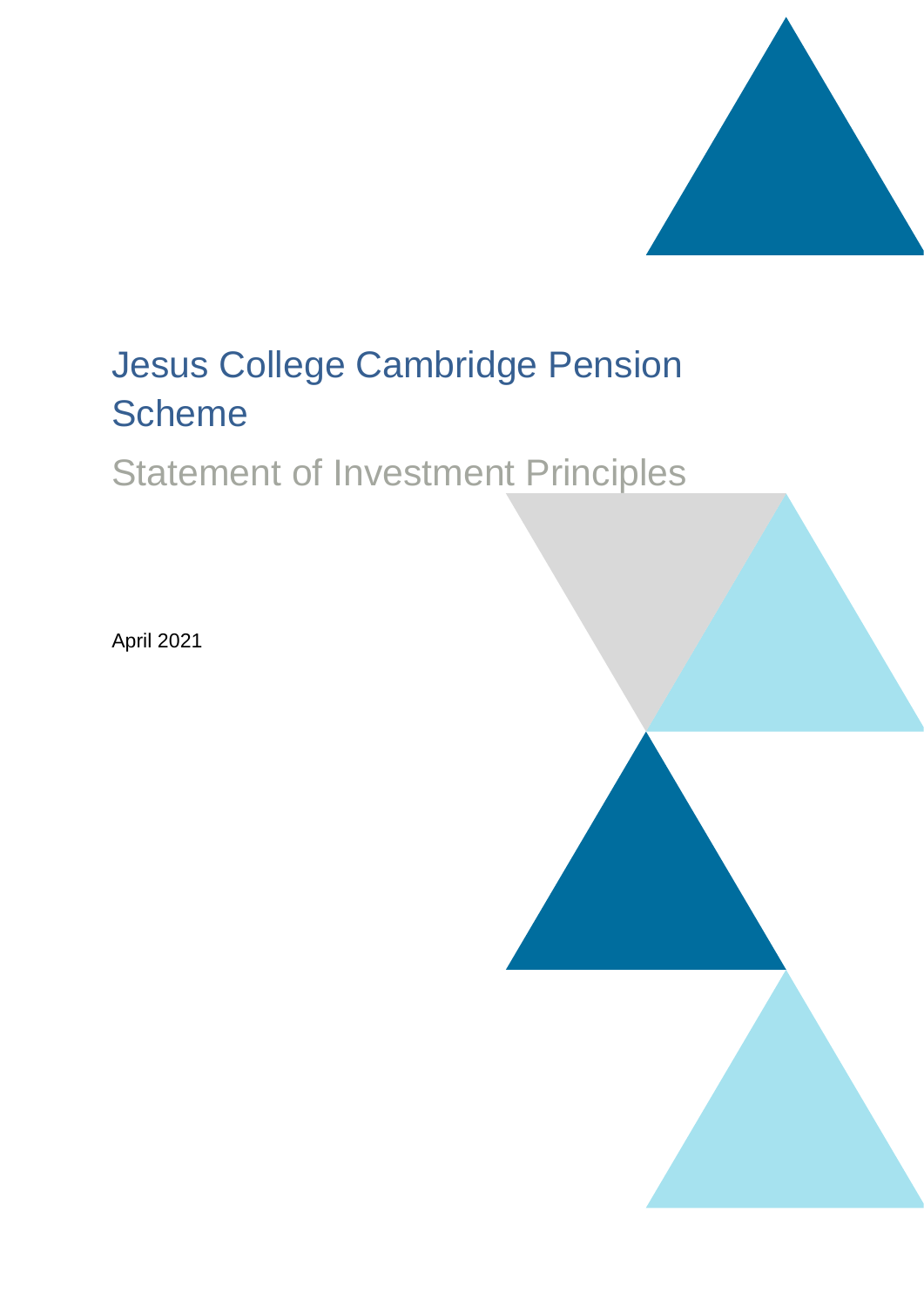# **Contents**

| 1 |     |  |  |
|---|-----|--|--|
| 2 |     |  |  |
| 3 |     |  |  |
|   | 3.1 |  |  |
|   | 3.2 |  |  |
|   | 3.3 |  |  |
|   | 3.4 |  |  |
| 4 |     |  |  |
|   | 4.1 |  |  |
|   | 4.2 |  |  |
|   | 4.3 |  |  |
| 5 |     |  |  |
|   | 5.1 |  |  |
|   | 5.2 |  |  |
| 6 |     |  |  |
| 7 |     |  |  |
|   |     |  |  |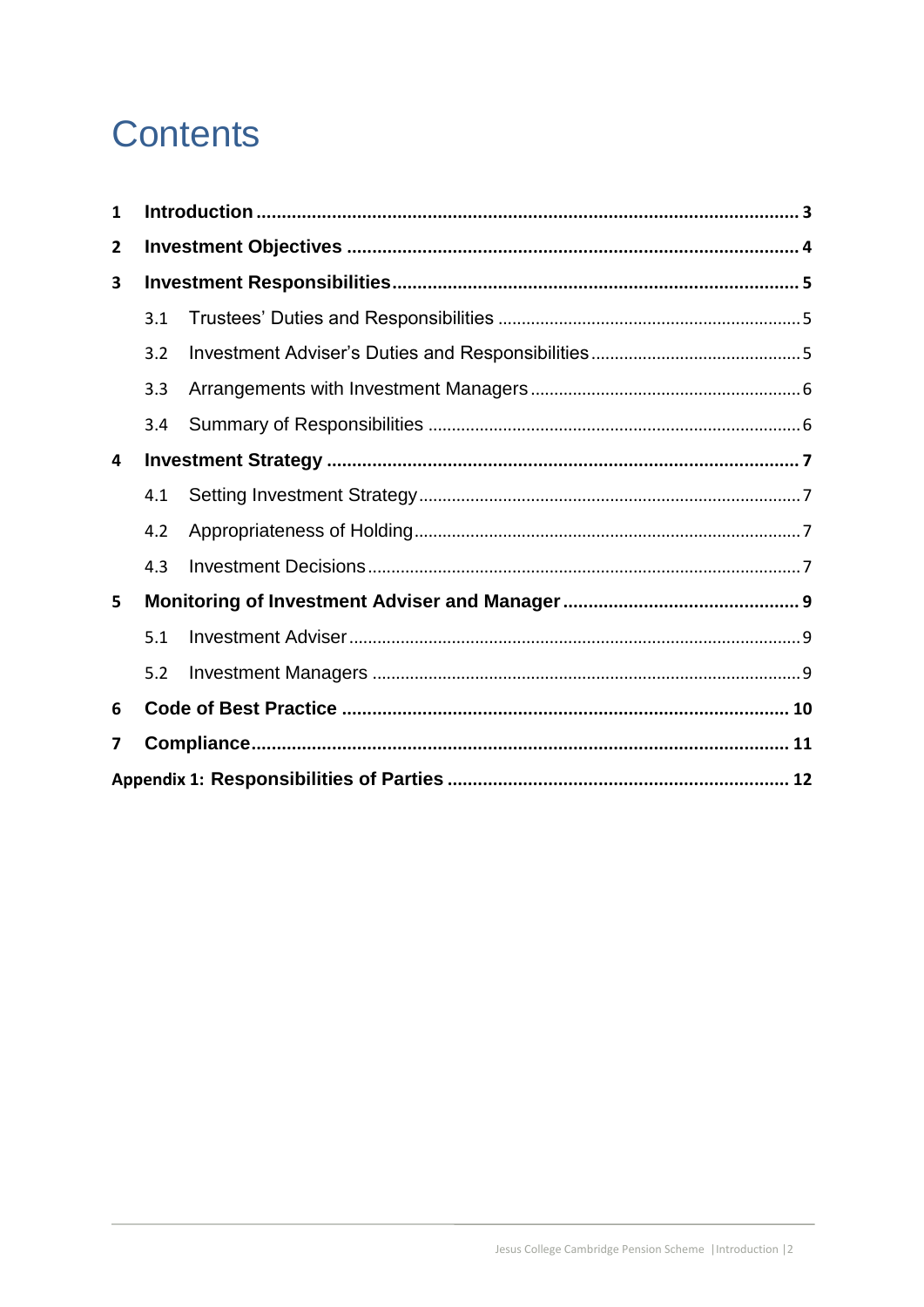## 1 Introduction

This Statement of Investment Principles (the "Statement") has been prepared by the Trustees of the Jesus College Cambridge Pension Scheme (the "Scheme") in accordance with Section 35 of the Pensions Act 1995, as amended, and subsequent legislation.

The Statement outlines the principles governing the investment policy of the Scheme and the activities undertaken by the Trustees to ensure the effective implementation of these principles. The Statement also details the Trustees' compliance with the Pension Regulator's 'Investment Guidance for Defined Benefit Pension Schemes'.

In preparing the Statement, the Trustees have:

- obtained and considered written advice from a suitably qualified individual, employed by their investment consultants, Mercer, whom they believe to have a degree of knowledge and experience that is appropriate for the management of their investments; and
- consulted with the Sponsoring Employer to the Scheme (Jesus College), although they affirm that no aspect of their strategy is restricted by any requirement to obtain the consent of the Sponsoring Employer.

The advice and the consultation process considered the suitability of the Trustees' investment policy for the Scheme.

The Trustees will review the Statement formally at least every three years to coincide with the triennial Actuarial Valuation or other actuarial advice relating to the statutory funding requirements. Furthermore, the Trustees will review the Statement without delay after any significant change in investment policy. Any changes made to the Statement will be based on written advice from a suitably qualified individual and will follow consultation with the Sponsoring Employer.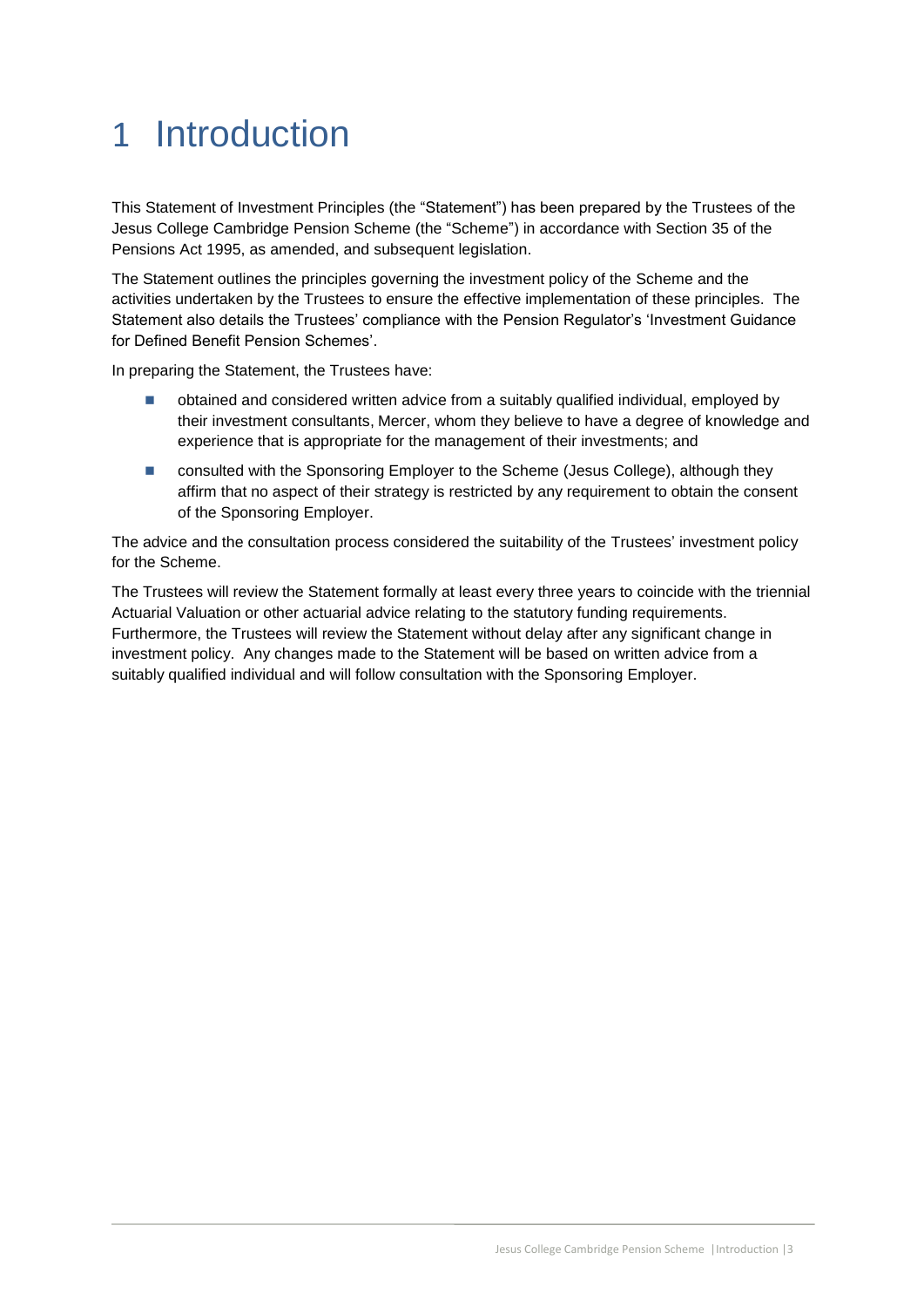## 2 Investment Objectives

The Trustees' primary investment objective for the Scheme is to achieve an overall rate of return that is sufficient to ensure that assets are available to meet all liabilities as and when they fall due. In doing so, the Trustees also aim to maximise returns at an acceptable level of risk, taking in to consideration the circumstances of the Scheme.

The Trustees have received confirmation from the Scheme Actuary that the investment strategy is consistent with the actuarial valuation methodology and assumptions used by the Trustees.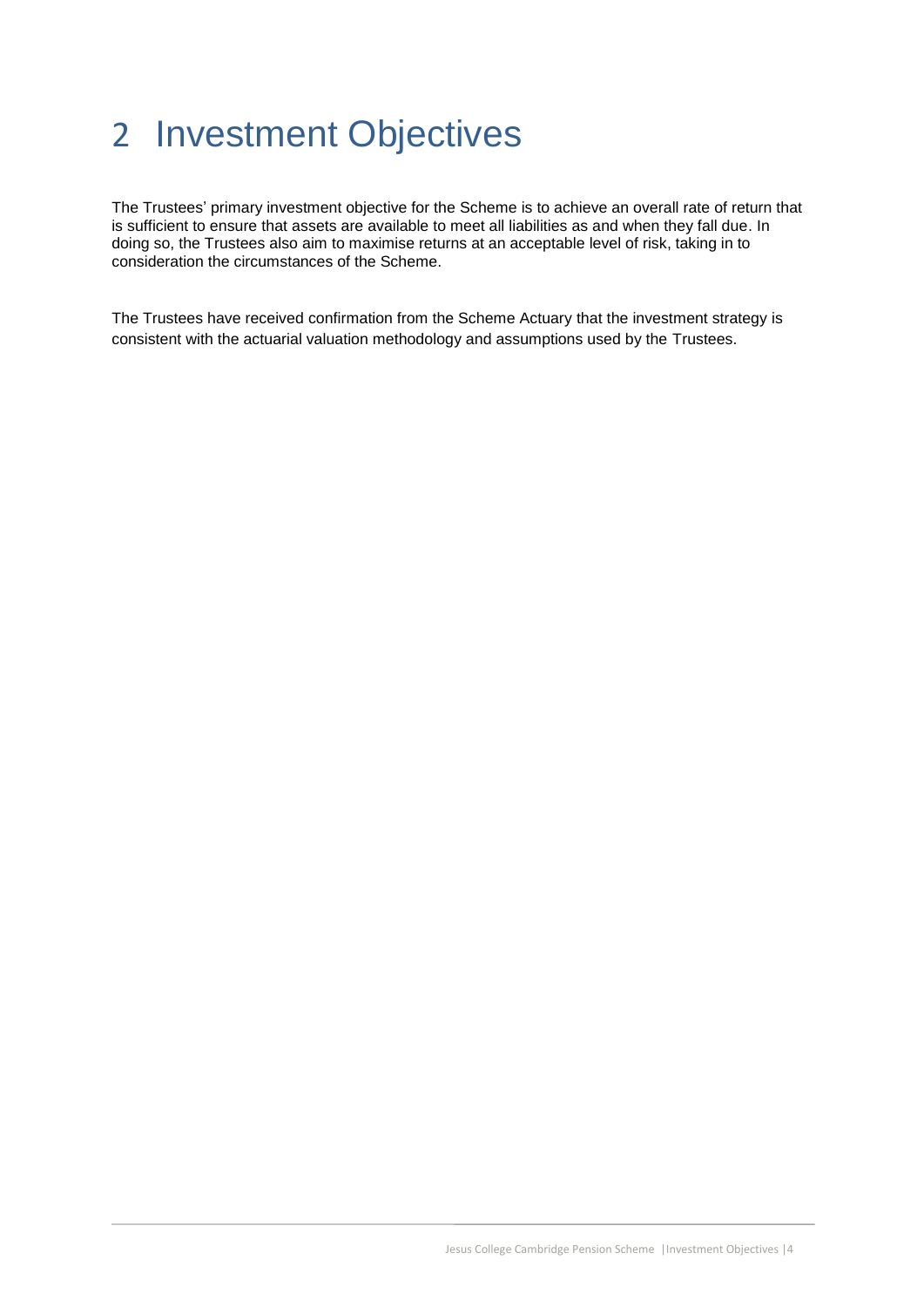## 3 Investment Responsibilities

### **3.1 Trustees' Duties and Responsibilities**

The Trustees are responsible for setting the investment objectives and determining the strategy to achieve the objectives.

The Trustees carry out their duties and fulfils their responsibilities as a single body.

The duties and responsibilities of the Trustees include, but are not limited to, the following tasks and activities:

- The regular approval of the content of the Statement.
- The appointment and review of the investment adviser.
- The choice of appropriate funds in which to invest the Scheme's assets.
- The assessment and review of the performance of the funds in which the Scheme is invested.
- The assessment of the risks assumed by the Scheme at a total scheme level as well as on a manager basis.
- The compliance of the investment arrangements with the principles set out in the Statement.

### **3.2 Investment Adviser's Duties and Responsibilities**

The Trustees have recently appointed Mercer as the investment adviser to the Scheme to provide advice. To date, Mercer have only been asked to assist with updating this Statement. Matters on which the Trustees could ask Mercer to provide advice to the Trustees include the following:

- Setting of investment objectives.
- Determining investment strategy and asset allocation.
- Determining an appropriate investment structure.
- **Framing manager mandates.**
- **Assistance in determining funds and investment managers that are suitable to meet the** Trustees' objectives.
- Selecting and replacing investment managers.
- Setting cashflow management (investment and disinvestment) policies.

The Trustees may seek advice from Mercer with regard to both strategic and tactical investment decisions (see Section 4 - Investment Strategy); however, they recognise that they retain responsibility for all such decisions, including those that concern investments and disinvestments relating to cash flows.

Mercer is remunerated on a project-by-project basis with a fee being agreed in advance of the project commencing. Mercer does not receive commission or any other payments in respect of the Scheme that might affect the impartiality of their advice. The Trustees believe that this is the most appropriate adviser remuneration structure for the Scheme.

Mercer is authorised and regulated by the Financial Conduct Authority ("FCA").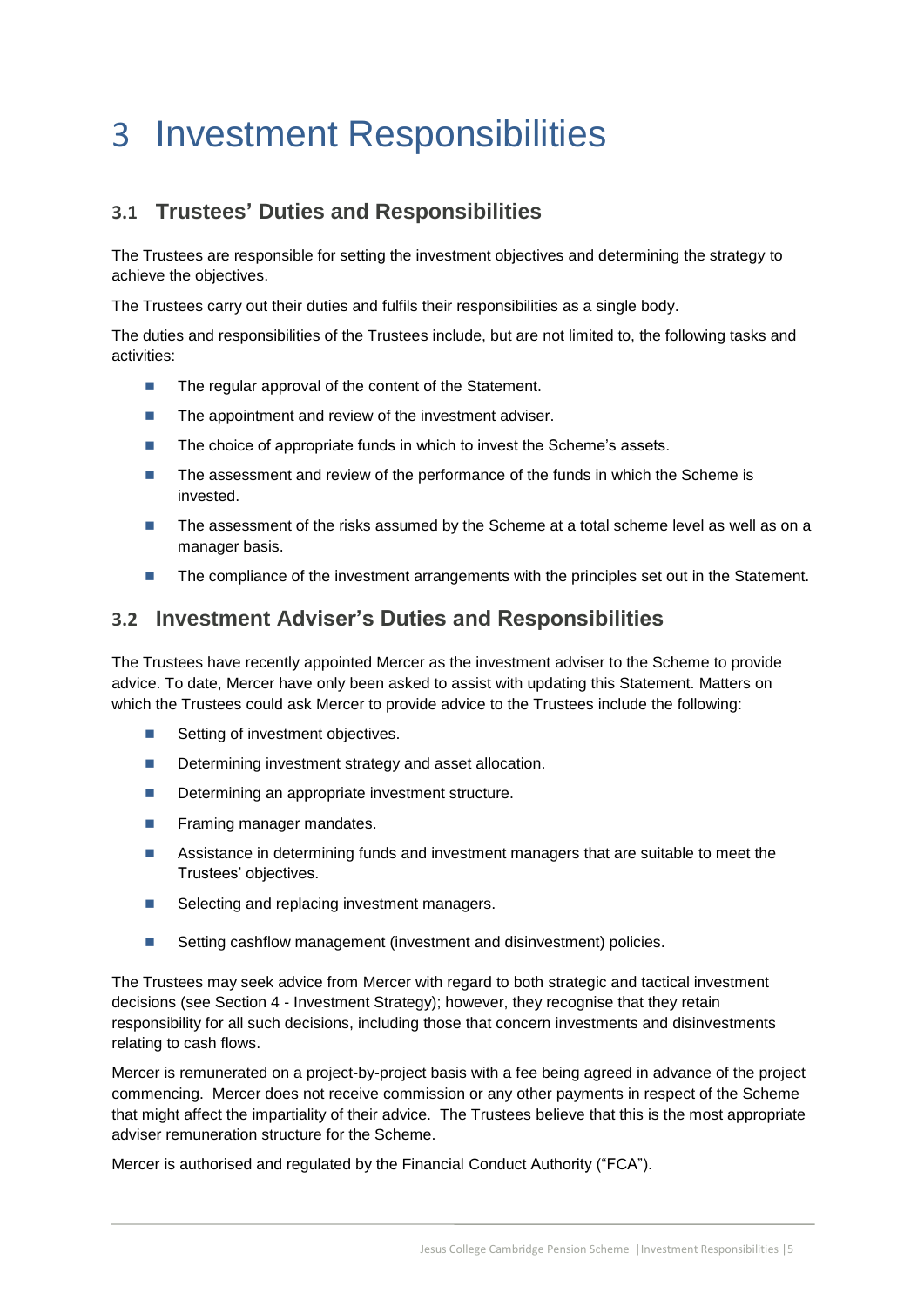### **3.3 Arrangements with Investment Managers**

The Trustees, after considering appropriate investment advice, have invested the assets of the scheme in a with-profits deferred annuity contract with Scottish Mutual, since rebranded as the Phoenix-Life SM Final Salary Schemes. Contributions to the Scheme are applied as premiums to this contract and are used to secure deferred annuities which are guaranteed by Phoenix Life.

The Trustees cannot specify the risk profile and return target of the deferred annuity contract of the With-Profits Fund, but are satisfied that it has appropriate characteristics to align with the overall investment objectives.

The Trustees are a long term investor and have been invested in with-profits deferred annuity contract with Phoenix Life for many years and this demonstrates they do not look to make changes to their investment manager arrangements on a frequent basis. If they were to make changes to the investment arrangements, the Trustees would seek appropriate advice on the proposed change.

Phoenix Life is responsible for all decisions concerning the selection and de-selection of the individual securities within the With-Profits Fund.

Phoenix Life is authorised and regulated by the FCA and PRA.

The investment manager is remunerated by an ad valorem charge based on the value of the assets that it manages on behalf of the Scheme

Phoenix Life does not levy a performance based fee, which could encourage the manager to make short term investment decisions to hit their profit targets.

The Trustees consider that this method of remunerating the investment manager is consistent with incentivising them to make decisions based on assessments of medium to long-term financial and non-financial performance of an issuer of debt or equity. By encouraging a medium to long-term view, it will in turn encourage the investment manager to engage with issuers of debt or equity in order to improve their performance in the medium to long-term.

The Trustees have no influence over the charging structure of Phoenix Life with-profits deferred annuity contract Fund in which the Scheme is invested, but are satisfied that its charges are consistent with its stated characteristics. The Trustees are therefore satisfied that this is the most appropriate basis for remunerating the manager and is consistent with the Trustees policies as set out in this SIP

### **3.4 Summary of Responsibilities**

A summary of the responsibilities of all relevant parties, including the Scheme Actuary and the Scheme administrator, in so far as they relate to the Scheme's investments, is set out at Appendix 1.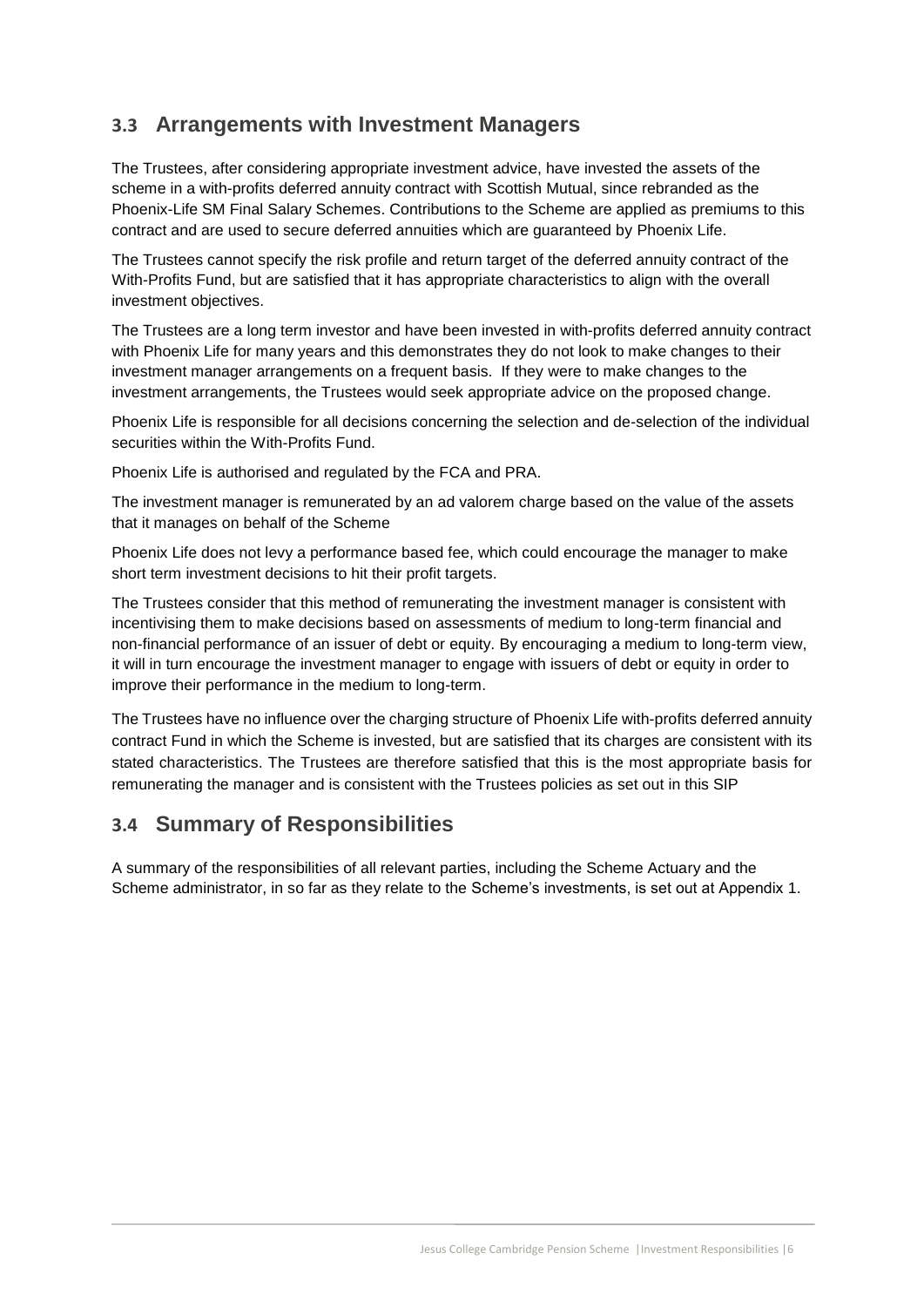## 4 Investment Strategy

### **4.1 Setting Investment Strategy**

The Trustees have determined its investment strategy after considering the Scheme's liability profile and its own appetite for risk, the Sponsoring Employer's appetite for risk, and the strength of the Sponsoring Employer's covenant.

The Trustees have therefore decided to invest in a With-Profits deferred annuity contract with Phoenix Life. Contributions to the Scheme are applied as premiums to this contract and are used to secure deferred annuities which are guaranteed by Phoenix Life. When bonuses are declared these are also used to secure deferred annuities although in recent years no bonuses have been declared. When a member retires secured deferred annuities are reallocated in a way that provides a precise match to the member's scheme entitlement. The financial value of these guarantees is extremely valuable in current financial conditions and life expectancies. The Trustees should take account of these guarantees when considering the investment strategy to adopt.

It is critical that the Trustees and the employer properly identify and understand whether the risks inherent in the current investment strategy are acceptable in the context of the strength of the employer's covenant and the potential impact of changes in financial and economic conditions.

### **4.2 Appropriateness of Holding**

The Scheme is classified under the regulations as a Wholly Insured Scheme as a result of its investment in the With-Profits Fund.

A Wholly Insured Scheme is defined as being a trust scheme, other than a stakeholder pension scheme within the meaning of section 1 of the Welfare Reform and Pensions Act 1999 F1 (meaning of "stakeholder pension scheme"), which has no investments other than specified qualifying insurance policies.

The Trustees consider it appropriate for the Scheme to be a Wholly Insured Scheme because:

- Returns are smoothed, reducing the risk associated with volatile investment markets;
- The With Profits holding provides guaranteed annuity rates, therefore reducing the risk associated with the cost of providing the pensions for these members;
- Having one contract and one investment holding reduces the governance burden for the Trustees;
- Under the contract terms, actuarial and administration services are covered within the fee arrangement. Moving away from this is likely to result in a significant increase in cost in the management of the Scheme;
- Wholly insured Schemes have lower reporting requirements relating to this statement.

### **4.3 Investment Decisions**

The Trustees distinguish between three types of investment decision: strategic, tactical and securitylevel.

#### **Strategic Investment Decisions**

These decisions are long-term in nature and are driven by an understanding of the objectives, needs and liabilities of the Scheme.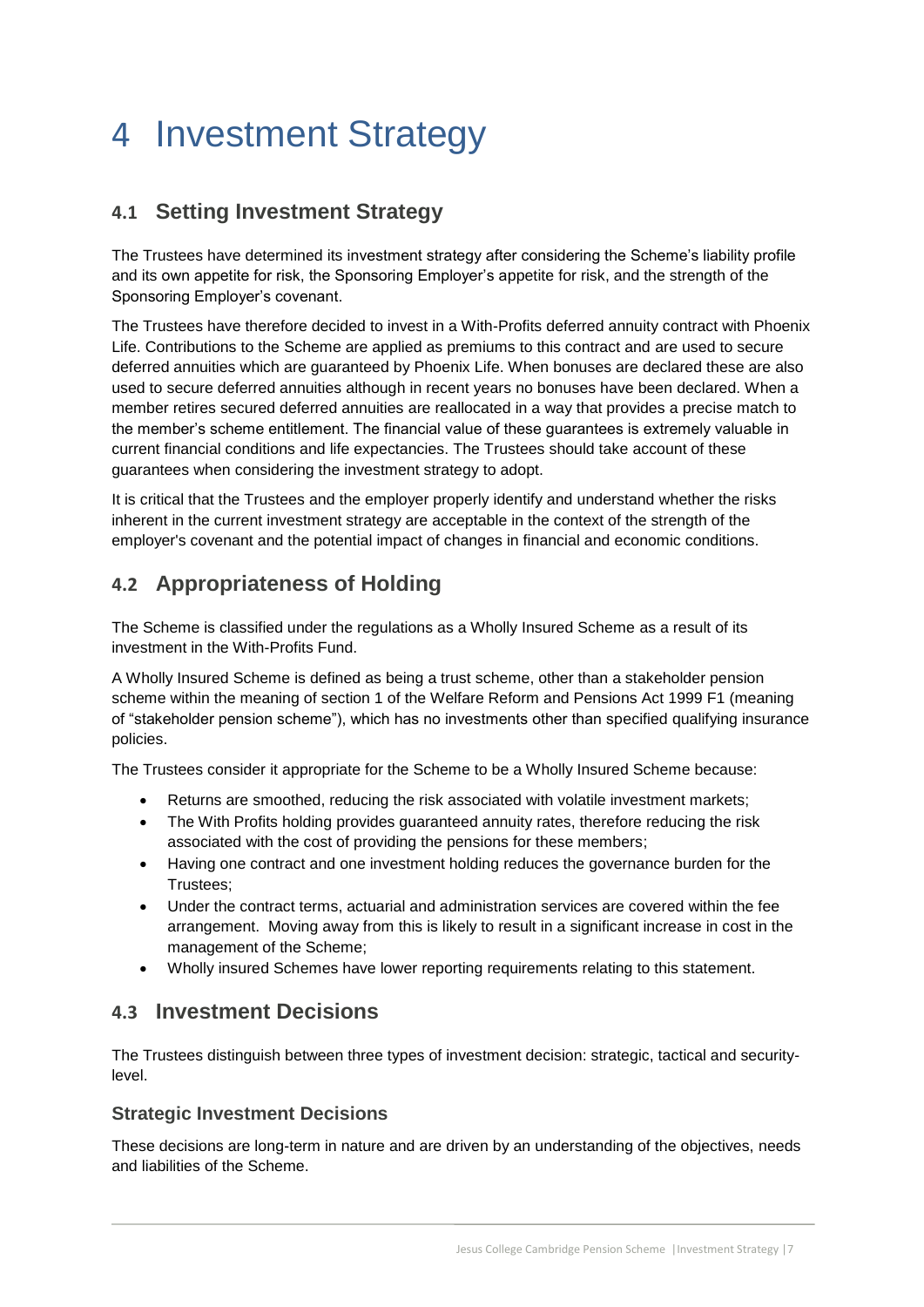The Trustees take all such decisions themselves. They do so after receiving written advice from an investment adviser and consulting with the Sponsoring Employer. Examples of such decisions and of tasks relating to the implementation of these decisions include the following:

- Setting and reviewing investment objectives.
- Determining the appropriate investment structure for the Scheme.

#### **Tactical Investment Decisions**

These decisions are short-term and based on expectations of near-term market movements. Such decisions may involve deviating temporarily from the strategic asset allocation and may require the timing of entry into, or exit from, an investment market or asset class.

The Trustees have invested fully in a With Profits Fund and therefore do not take tactical investment decisions.

Where such decisions are made within the With Profits Fund, they are the responsibility of the investment manager of the fund.

#### **Security Selection Decisions**

All such decisions are the responsibility of the investment manager of the With Profits fund in which the Scheme is invested.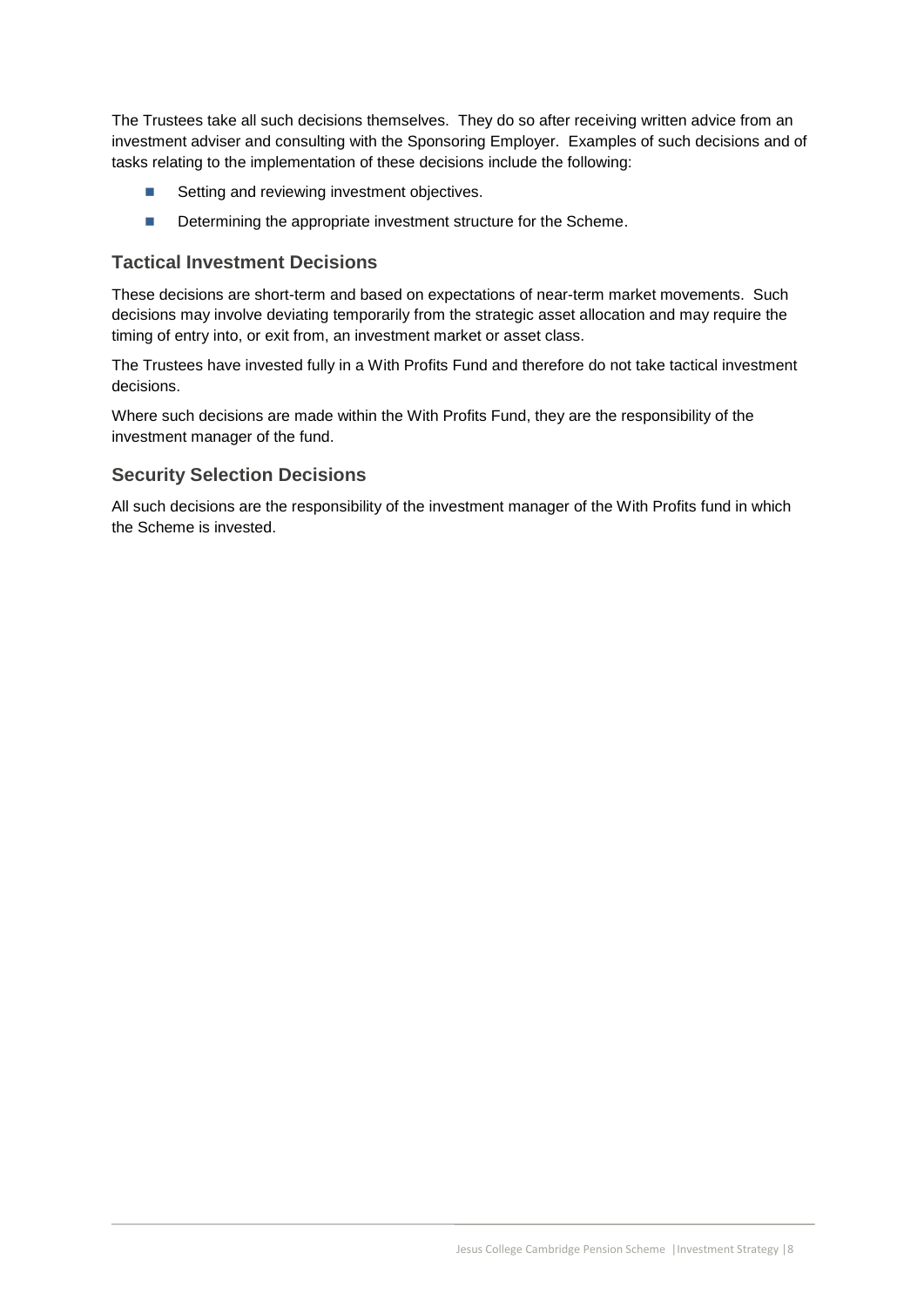# 5 Monitoring of Investment Adviser and Manager

### **5.1 Investment Adviser**

The Trustees assess and review the performance of their adviser in a qualitative way as appropriate and put in place specific objectives before requesting investment advice.

### **5.2 Investment Managers**

Each year as part of the renewal a statement of the asset value is issued to the Trustees for scheme Report & Accounts purposes.

The Trustees have the role of replacing the investment manager where appropriate (and subject to taking appropriate investment advice). They take a long-term view when assessing whether to replace the investment manager, and such a decisions would not be made based solely on short-term performance concerns. Instead, changes would be driven by a significant reduction in confidence that the investment manager will be able to perform in line with their fund's mandate over the long term.

Changes will also be made to the underlying manager if there is a strategic change to the overall strategy that no longer requires exposure to that asset class or manager.

Phoenix Life do not produce portfolio turnover costs on the With Profits Fund held. The Trustees therefore do not monitor portfolio turnover costs or portfolio turnover range for the Scheme and does not intend to going forwards. Portfolio turnover costs means the costs incurred as a result of the buying, selling, lending or borrowing of investments.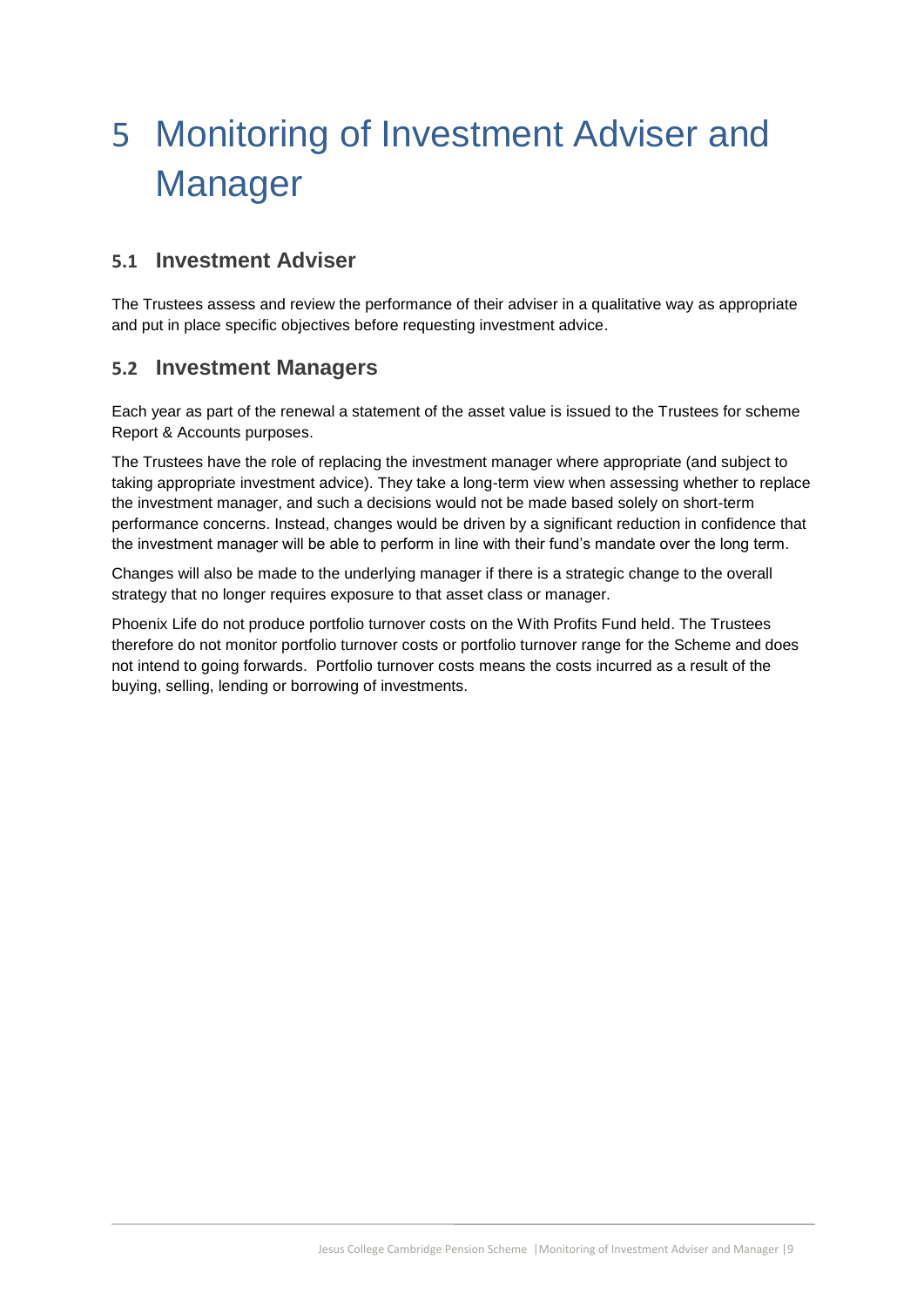## 6 Code of Best Practice

As a wholly insured scheme, the Trustees have not considered the Pension Regulator's latest Investment Guidance for Defined Benefit Pension Schemes' paper. If circumstances change and the Trustees decide being classified as wholly insured is no longer appropriate then they will consider the guidance and use this to determine an appropriate investment strategy.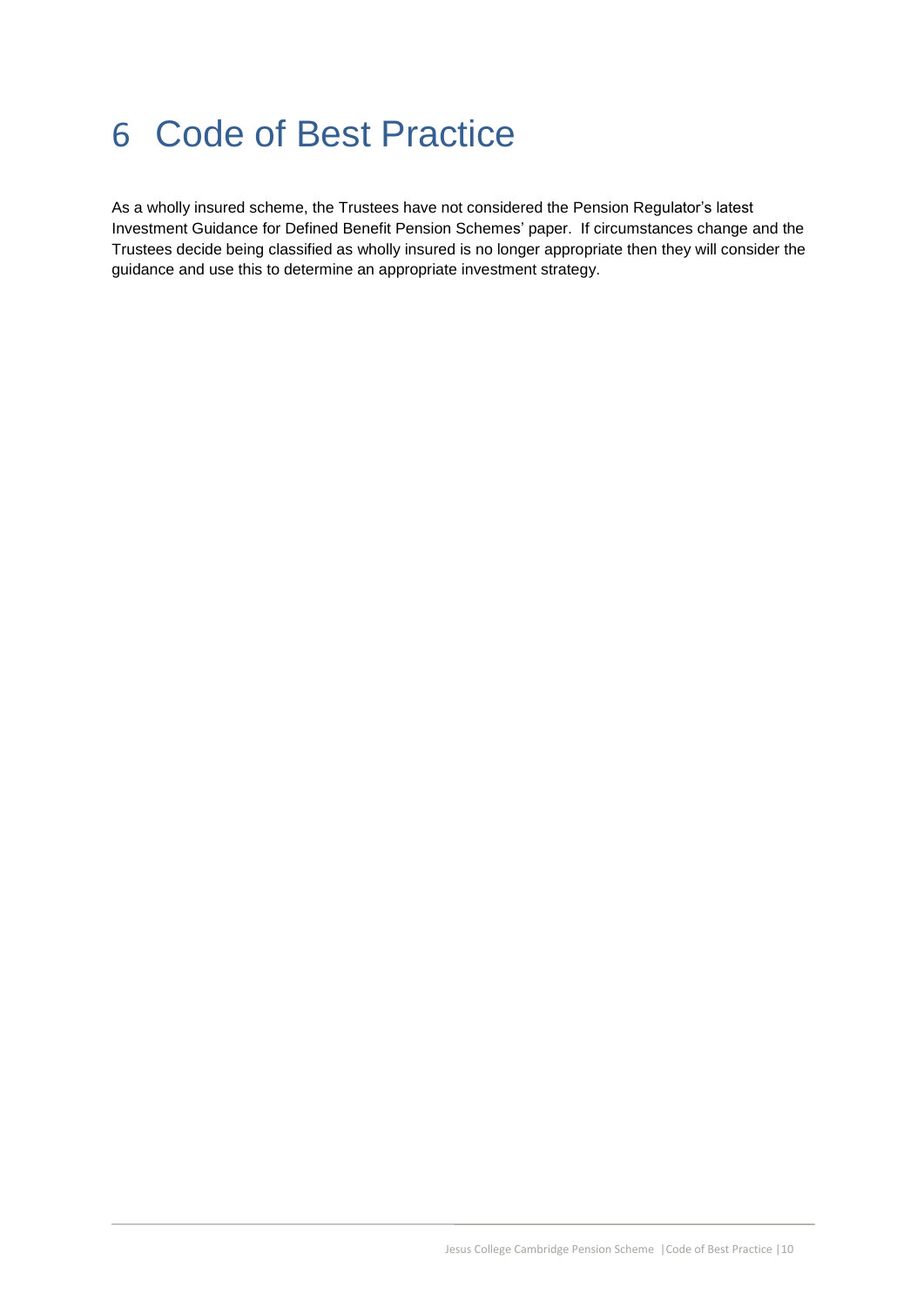# 7 Compliance

The Scheme's Statement and annual report and accounts are available to members on request.

A copy of the Scheme's current Statement is also supplied to the Sponsoring Employer, and the Scheme Actuary.

This Statement supersedes all others and was approved by the Trustees on 25 April 2021.

**The Trustees approved this statement on 25 April 2021.**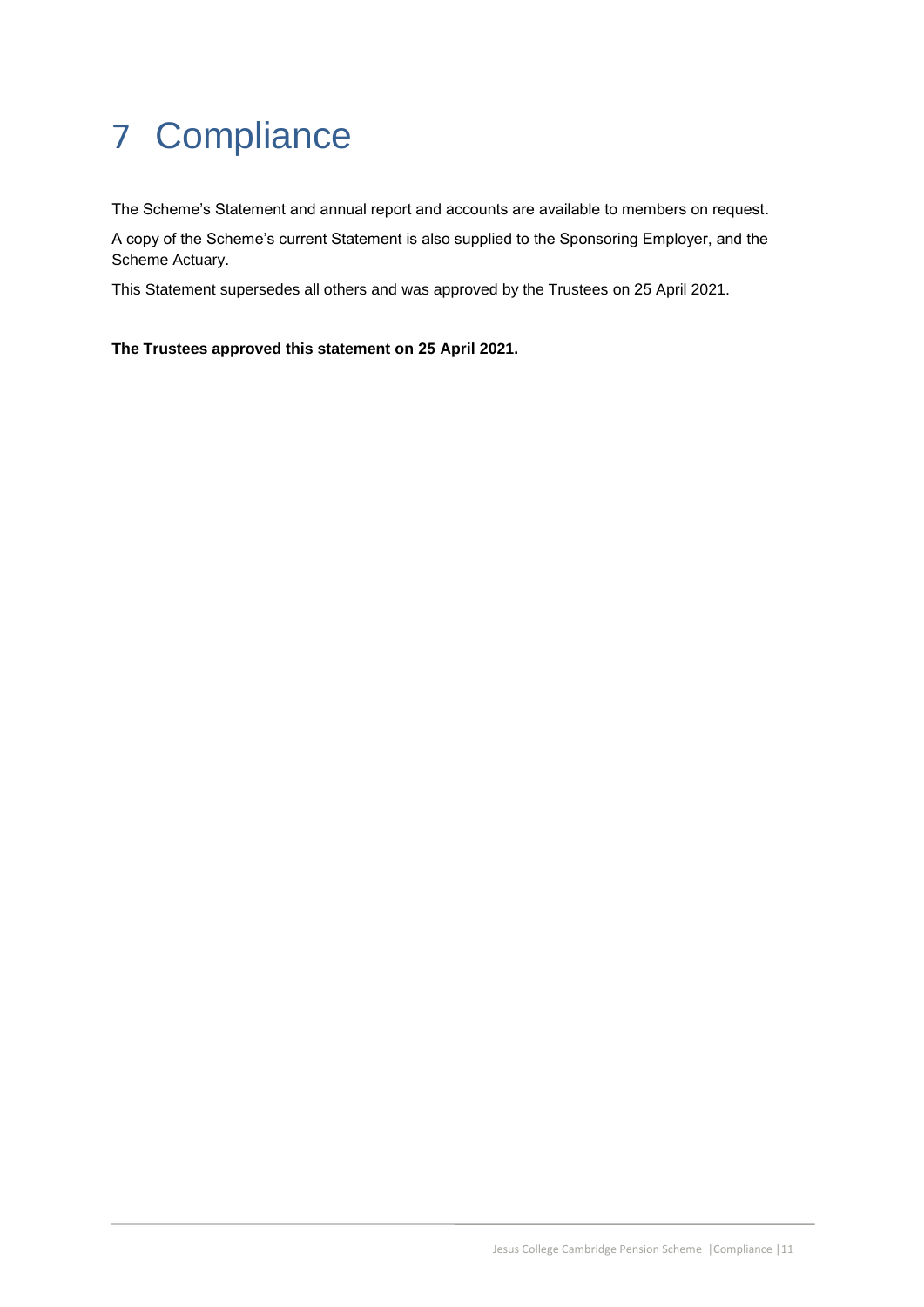## Appendix 1: Responsibilities of Parties

#### **Trustee**

The Trustees' responsibilities include the following: -

- Reviewing at least triennially and more frequently if necessary, the content of this Statement in consultation with the Investment Adviser and modifying it if deemed appropriate.
- **Reviewing the investment strategy following the results of each actuarial review, in** consultation with the Investment Adviser and Scheme Actuary.
- **Appointing the Investment Manager and choosing appropriate funds in which to invest.**
- Consulting with the sponsoring employer regarding any proposed amendments to this Statement.
- Monitoring compliance of the investment arrangements with this Statement on a continuing basis.

#### **Investment Adviser**

The Investment Adviser's responsibilities can include the following:-

- Participating with the Trustees in reviews of this Statement.
- Advising the Trustees, at their request, on the following matters:
	- $\rightarrow$  Through consultation with the Scheme Actuary, how any changes within the Scheme's benefits, membership, and funding position may affect the manner in which the assets should be invested.
	- $\gg$  How any changes in the Investment Manager's organisation could affect the interests of the Scheme.
	- $\gg$  How any changes in the investment environment could present either opportunities or problems for the Scheme.
- Undertaking project work, as requested, including:
	- » Reviews of asset allocation policy.
	- » Research into and reviews of the Investment Manager.
- Advising on the selection of new managers and/or custodians.

#### **Investment Manager**

The Investment manager's responsibilities include the following:

- **Make available a statement and valuation of the assets and a report on their actions and** future intentions, and any changes to the processes applied to their portfolios.
- Informing the Trustees of any changes in the operation of the With Profits Fund as and when they occur.
- **Having regard to the need for diversification of investments, so far as appropriate for the** particular mandate, and to the suitability of investments.
- Applying smoothed investment returns as appropriate to give some stability of performance.
- **Providing guaranteed annuity rates for all members who joined before 1 July 2001.**